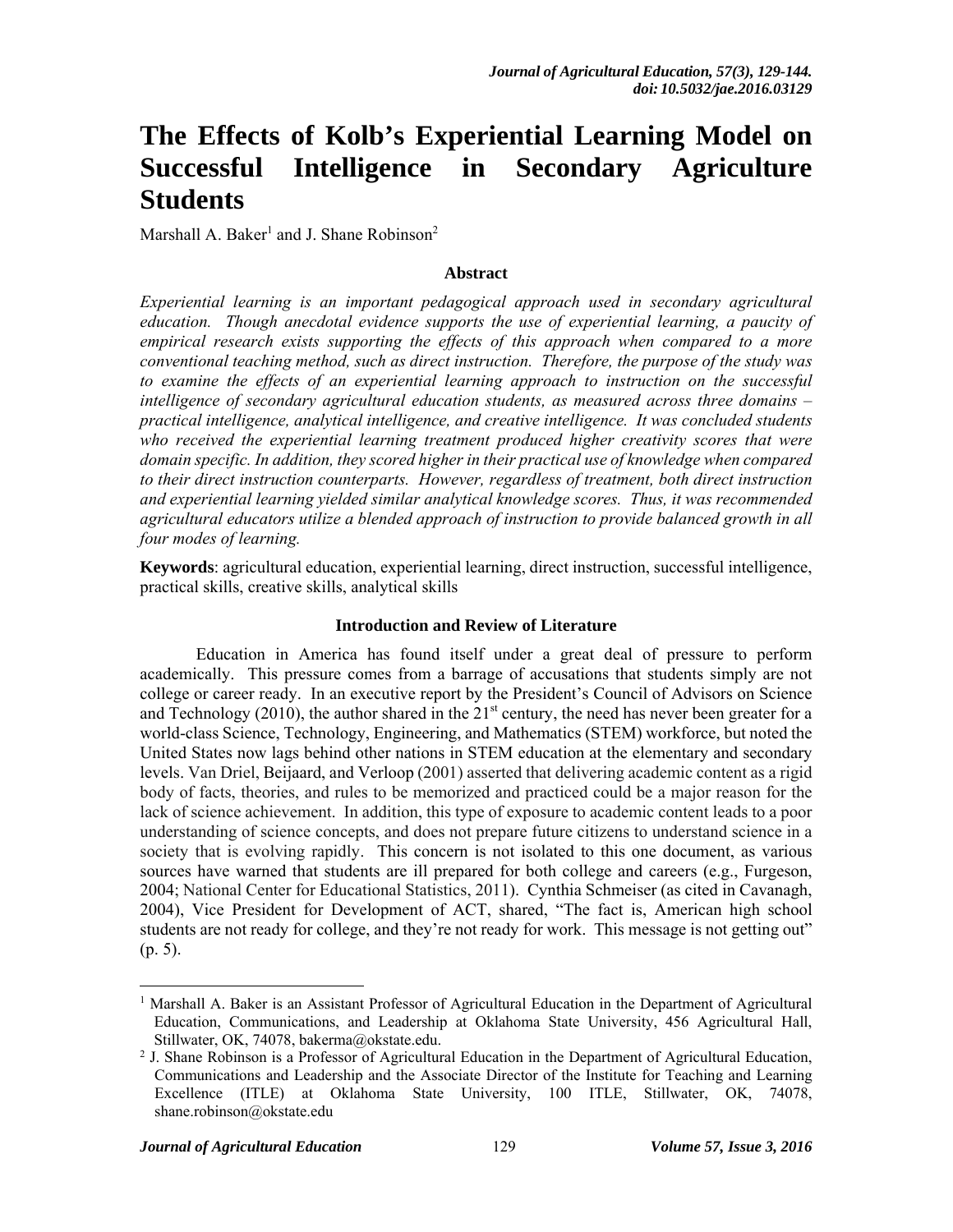The *what* is clear – make a change in American education to prepare students better. The *how*, remains a constant point of debate. Two general approaches to education arise as solutions to educational reform – direct instruction and experiential learning. Direct instruction is known as the most longstanding and comprehensive instructional program in schools today (Begeny  $\&$ Martens, 2006). Direct instruction is a skill-based instructional technique in which teachers promote sequential development of student competencies by following a scripted instructional routine and providing praise at appropriate times (Becker, 1992; Gersten, Carnine, & White, 1984; Joyce & Weil, 2000; Moore, 2007; Pearson & Gallagher, 1983; Rosenshine & Meister, 1992; Vygotsky, 1978). A breadth of research (Adams & Englemann, 1996; Bock, Stebbins, & Proper, 1977; Watkins, 1997) has provided a strong empirical foundation by which proponents of direct instruction ground their preference.

However, not everyone is fond of direct instruction. Dewey (1916) stated, "Formal instruction, on the contrary, easily becomes remote and dead – abstract and bookish, to use ordinary words of depreciation" (p. 8). If the goal is to develop critically thinking, self-motivated, problemsolving individuals who participate actively in their communities, education must mirror the context in which students ultimately will be placed (Itin, 1999; Resnick, 1987). This more holistic approach, aligned more closely to the goal of readying students for the real world is experiential learning (Kolb, 1984).

Agricultural education exists to produce students who are prepared for college and careers (Roberts & Ball, 2009) and has adopted an experiential approach to learning to meet the goals of the program since its inception in the early 1900's (Baker, Robinson, & Kolb, 2012; Knoblock, 2003; Phipps, Osborne, Dyer, & Ball, 2008; Roberts, 2006). Though a small collection of literature in agricultural education supports the use of experiential learning (Anyadoh & Barrick, 1990; Cheek, Arrington, Carter, & Randell, 1994; Cheek & McGee, 1985; Kotrilik, Parton, & Leile, 1986), none of the studies utilized an experimental design where experiential learning was compared to another method, thus, providing inadequate evidence for basing such a strong commitment to experiential learning. Kirschner et al. (2006) contended, "none of the arguments [against experiential approaches] and theorizing would be important if there was a clear body of research using controlled experiments indicating unguided or minimally guided instruction was more effective than guided instruction" (Kirschner et al., 2006, p. 79). Even advocates of experiential learning (Gass, 2005; Henderson, 2004) have conceded the need to develop more evidence-based models for experiential learning, noting confounding variables as a major barrier to the empirical validation of the theory of experiential learning (Ewert & Sibthorp, 2009).

Despite this paucity of research, a number of studies have provided support for experiential learning. Eyler (2009) purported experiential learning has value that extends far beyond the building of social skills, work ethic, and practical expertise and into a deeper understanding of subject matter, which builds the capacity for critical thinking and application of knowledge in complex or ambiguous situations and supports the ability to engage in lifelong learning.

In subsequent studies, Eyler and Giles (1999) found students involved in an intensive, highly reflective service-learning course showed statistically significant increases in reflective judgment at the end of the course when compared to those in a traditional classroom setting. Steinke and Buresh (2002) synthesized that students have a deeper understanding and more complex working knowledge when they are exposed to experiential learning curriculums. Prior research has shown students involved in experiential curriculums have achieved higher learning outcomes than those in non-experiential courses (Markus, Howard, & King, 1993). However, Kendrick (1996) failed to replicate these findings. Findings revealed students in experiential learning treatments performed at, or below, their peers in more direct courses. Specifically, Kendrick (1996) examined two undergraduate courses; of which one required extensive experiential learning components, and found course grades did not differ between the two groups.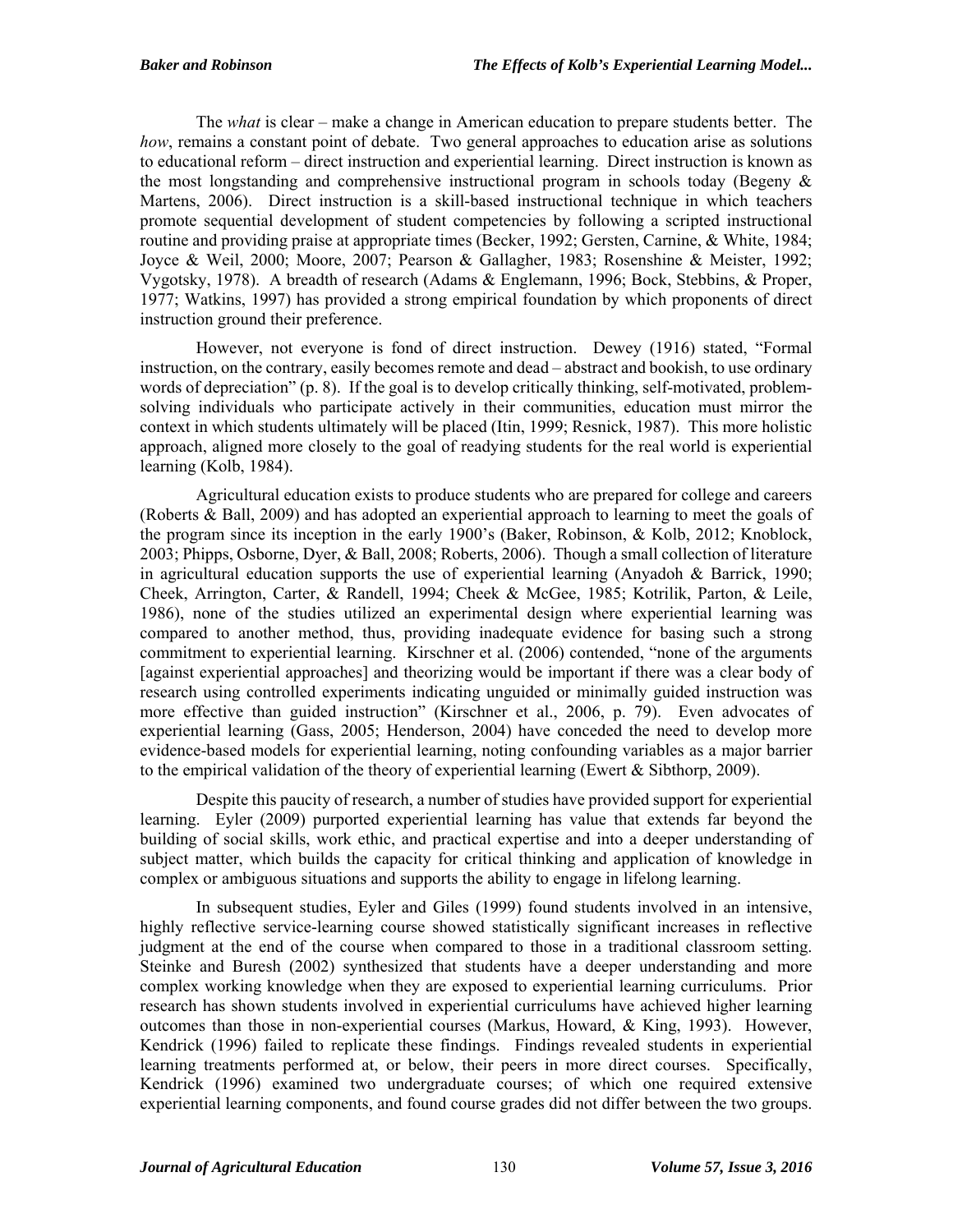Cohen and Kinsey (1994) noted higher self-reported levels of motivation but showed no statistically significant difference in course performance. Osborne, Hammerich, and Hensley (1998), as shared in a synthesis of research by Steinke and Buresh (2002), included discussion of the effects of experiential learning on creativity. A study utilizing a sample of 92 undergraduate students enrolled in a communication course were assigned randomly to either a traditional lecture, or experiential learning section. Utilizing a Remote Associates Test (RAT), which is a standard measure of creativity, significant differences were found in favor of the experiential treatment.

Specht and Sandlin (1991) utilized a sample of 46 college students in a college accounting class to determine the effect of experiential learning approaches on retention of knowledge. Twenty-two students were assigned randomly to the experiential learning section, while the remaining 24 students in the second section received the standard lecture-based instruction. Through the use of unannounced quizzes, students' performances were assessed following the completion of the lesson and six weeks following the delivery of the instruction. The scores were not significantly different directly following instruction, but were significantly different six weeks following instruction in favor of those who received instruction through experiential learning activities.

Studies also have been conducted to determine the effect of experiential learning on students' affective domains. Utilizing a sample of 283 students assigned to an experiential treatment, including case analysis and team accounting simulations, Stout (1996) administered a questionnaire targeting the affective elements of the course twice to determine stable effects. Findings included: (a) experiential students rated the course highly with respect to its perceived impact on the attractiveness of accounting as a profession, (b) the experiential group impacted the learning process positively, (c) the experiential component of the course was determined to be the most satisfactory to students, (d) the course experience had a salutary effect on career specialization intentions, and (e) student perceptions were relatively stable between the two administrations of the questionnaire (Stout, 1996).

A similar study (Weinberg, Basile, & Albright, 2011) examined the effect of a summer enrichment program, grounded in experiential learning opportunities, intended to increase student motivation in science and mathematics. A sample of 336 students were asked to complete the Science and Mathematics Student Motivation Assessment (SMSMA) following the experiential treatment. The SMSMA measures interest value, utility value, cost value, attainment value, and expectancy for success. Through the use of paired samples *t*-test, it was found students became more interested and developed a higher expectancy for success for mathematics, but reported a lower attainment value following the experience indicating math did not define them as a person. In science, statistically significant gains were found in student interest, perceptions of usefulness, importance of science in defining themselves, and expectations for future success in science.

Abdulwahed and Nagy (2009) conducted one of the only studies that tested Kolb's (1984) experiential learning theory in relation to student performance specifically. The researchers divided 70 engineering students into two groups. One group received the standard engineering based instruction including performance based lab assessments. The second group received a modified curriculum that was designed specifically to match Kolb's (1984) experiential learning cycle. It was suspected the issue of performance was based on the lack of activation in the prehension dimension of the cycle. Following eight weeks of instruction treatments, it was concluded "students who had better activation of the prehension dimension prior to the lab session had more in-depth learning during the hands-on lab session" (Abdulwahed  $\&$  Nagy, 2009, p. 289).

 Consistent with other fields, experimental research in agricultural education seeking empirical support for experiential learning is limited. Specific to agricultural education, the majority of evidence related to experiential learning is found in connection with Supervised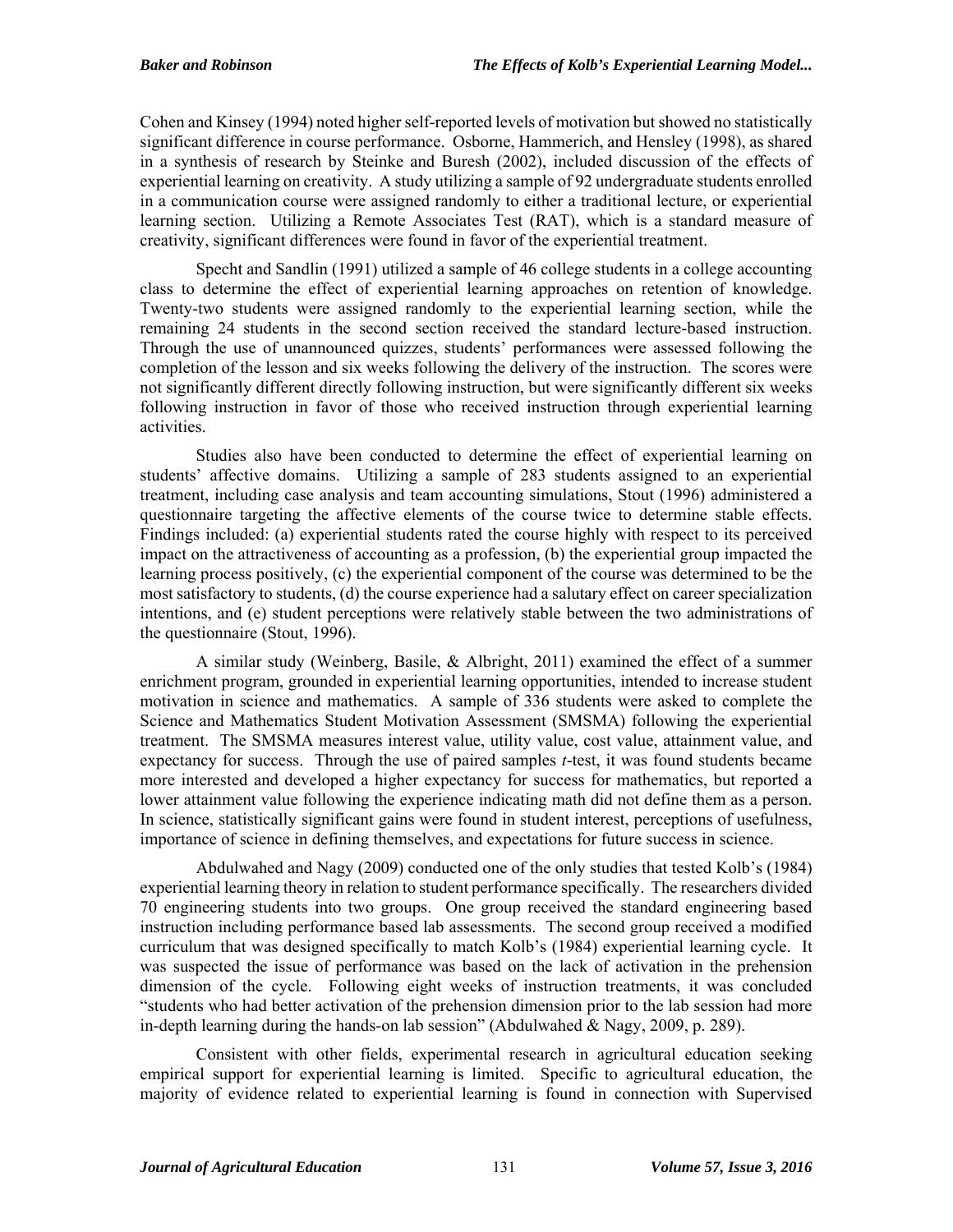Agricultural Experience Programs (SAE). Research studies consistently found a relationship between involvements in SAE programs and performance on agricultural competence examinations (Cheek et al., 1994; Cheek & McGee, 1985; Kotrilik, Patton, & Leile, 1986). Further, Anyadoh and Barrick (1990) noted a statistically significant relationship between SAE involvement and academic achievement as measured by students' GPA. Though a person might question the moderation of other variables in these studies, it does provide an indication that involvement in the highly experiential component of the agricultural education program could have an effect.

## **Theoretical and Conceptual Framework**

Conceptually, experiential learning undergirded this study. Experiential learning, as defined often by Kolb's (1984) Experiential Learning Theory (ELT), represents a holistic educational structure called for by a number of educational stakeholders (Eyler, 2009). ELT is a synthesis of work from key theorists (Dewey, 1934, 1938, 1958; Freire, 1974; James, 1890; Jung, 1960, 1977; Lewin, 1951; Rogers, 1961) built upon the foundational definition of learning as the "process whereby knowledge is created through the transformation of experience" (Kolb, 1984, p. 38). This transformation of experience occurs in a cyclical fashion as students engage in concrete experiences (CE), reflective observation (RO), abstract conceptualization (AC), and active experimentation (AE) (Kolb, 1984). In this learning process, discourse is resolved through the transformation of new information and the grasping or accommodation into existing schema (Kolb, 1984). Experiential instruction is characterized by: (a) a continuous learning process grounded in experience, (b) a process requiring the resolution of conflicts between dialectically opposed modes of adapting to the world, (c) a holistic process of adapting to the world, (d) learning involves transactions between the person and the environment, and (e) a process of creating knowledge (Kolb, 1984). Learning, when viewed experientially, is more focused on the process than the products, highlighting the development of meta-cognitive skills critical to lifelong learning (Baker et al., 2012). This approach to learning has shown to increase student satisfaction in the course, improve retention of information as measured on examinations, develop a deeper, more complex understanding of concepts, improve practical use of information, and develop meta-cognitive skills useful in all domains (Abdulwahed & Nagy, 2009; Eyler & Giles, 1999; Eyler & Halteman, 1981; Markus, Howard, & King, 1993; Specht & Sandlin, 1991; Steinke & Buresh, 2002).

Theoretically, this study was framed using Sternberg's (1999) Theory of Successful Intelligence. Sternberg (1999) listed three factors of learning that should be considered. The three factors were: (a) analytical intelligence: skills used to analyze, evaluate, judge, or compare and contrast, (b) practical intelligence: skills used to implement, apply, or put into practice ideas in realworld contexts, and (c) creative intelligence: skills used to create, invent, discover, imagine, suppose, or hypothesize. Sternberg (1999) purported that a construct of successful intelligence "better captures the fundamental nature of human abilities" (p. 292). This concept of intelligence stands in contrast to the conventional *g,* or general ability, views of intelligence that Sternberg (1999) described as narrowly based and incomplete. The concept of experiential learning as a teaching method has at times been a difficult treatment to understand fully (Roberts, 2012), and as such, a broader perspective of learning was utilized in this study.

## **Purpose of the Study**

Research supporting experiential learning is inconsistent and lacks breadth and depth (Steinke & Buresh, 2002). Moore (1999) shared,

When it works, experiential education is a fabulous, exciting pedagogy with the power to transform individuals and institutions. But I think we need to take the risk of saying out loud that it does not always work. Our posture of true belief looks like Dorothy's faith in the Wizard of Oz could supply the Scarecrow's brain,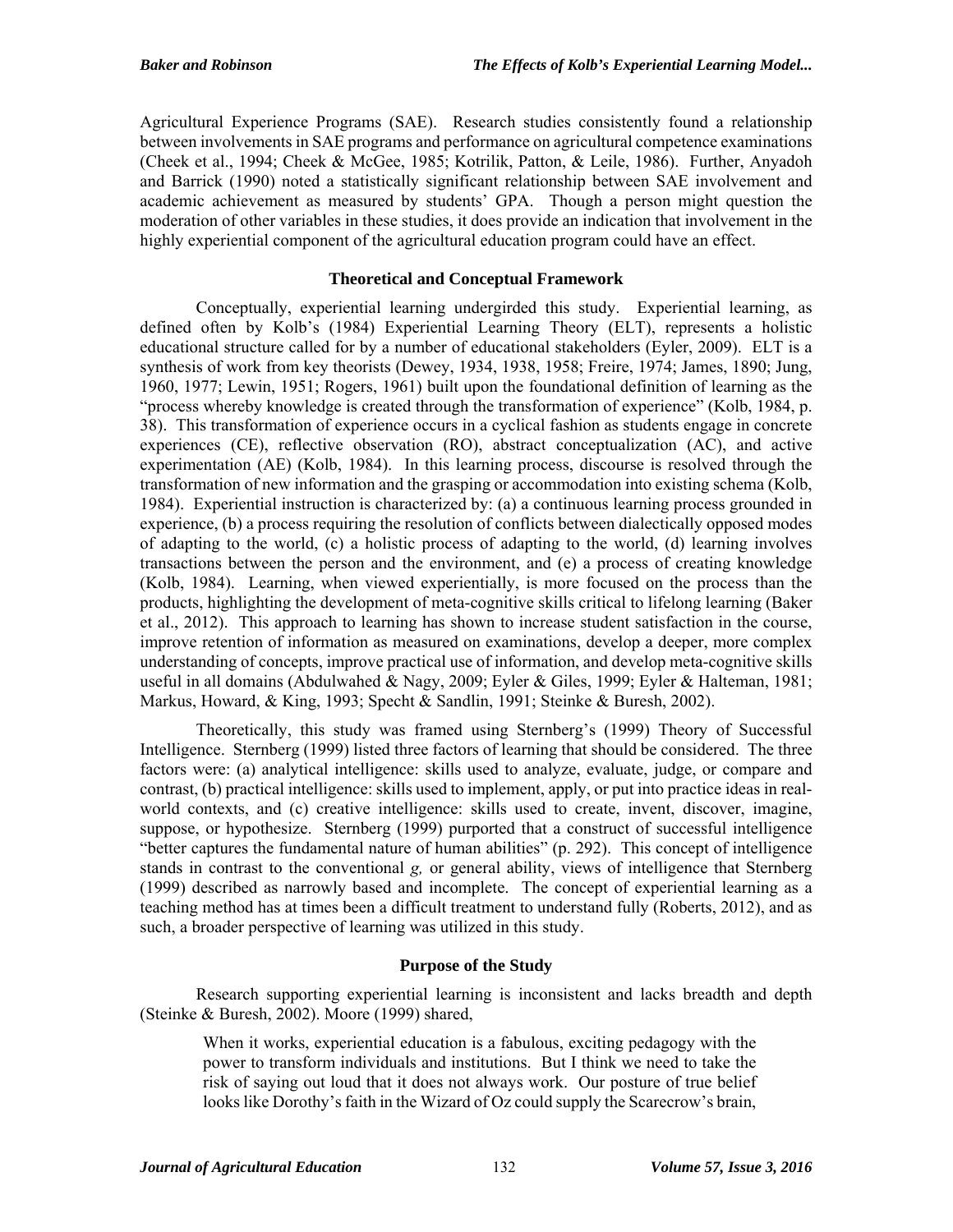the Tin Man's heart, and the Lion's courage; it obscures our problems and distracts us from doing something about them. (p. 23)

It is in this spirit that a renewed call exists for experiential learning research in secondary agricultural education (Baker et al., 2012; Roberts, 2006). Therefore, the purpose of this study was to examine the effects of an experiential learning approach to instruction, in comparison to direct instruction, on the successful intelligence of secondary agricultural education students.

## **Research Hypotheses**

Three null hypotheses framed the study:

- HO 1: There is no difference in students' creativity in context between the experiential learning and direct instruction approaches to learning.
- HO 2: There is no difference in students' practical use of knowledge between the experiential learning and direct instruction approaches to learning.
- $H<sub>0</sub>$ 3: There is no difference in students' analytical use of knowledge between the experiential learning and direct instruction approaches to learning.

## **Methods and Procedures**

The population of interest in this experimental design (Kirk, 1995) study was all students enrolled in the participating secondary agricultural education program  $(N = 120)$ . The agricultural education program is located in a rural community with a population of approximately 46,000 people (*www.city-data.com/city/***[city's** *name]-[state's name].html)*. The entire program was chosen to attempt to query a representative sample of a *typical,* holistic, agricultural education program in [State]. This somewhat isolated population, though limiting in generalizability, provided additional control of nuisance variables associated with varying social contexts of communities and schools. From this population, 80 participants completed IRB consents and assents and agreed to participate in a *Wind Energy Day Camp*. According to the IRB protocol, those not providing full consent and assent were removed from the study. Of the 80 participants, 38 were assigned to the treatment group and 42 to the comparison group. Selected demographics of those participating are displayed in Table 1.

Table 1

|             | <b>Experiential Learning</b> |               | Direct Instruction |      | Total            |               |
|-------------|------------------------------|---------------|--------------------|------|------------------|---------------|
| Demographic | n                            | $\frac{0}{0}$ | n                  | $\%$ | $\boldsymbol{n}$ | $\frac{0}{0}$ |
| Male        | 15                           | 39            | 23                 | 55   | 38               | 48            |
| Female      | 23                           | 61            | 19                 | 45   | 42               | 52            |
| 9th         | 16                           | 42            | 19                 | 45   | 35               | 44            |
| 10th        | 6                            | 16            | 6                  | 14   | 12               | 15            |
| 11th        | 11                           | 29            | 9                  | 22   | 20               | 25            |
| 12th        |                              | 13            | 8                  | 19   | 13               | 16            |

*Summary of Crosstabulation of Gender and Grade by Treatment Group* 

Wind turbine blade design was the content of interest for the experiment. This subject was chosen purposefully as it was congruent with course objectives for agricultural education and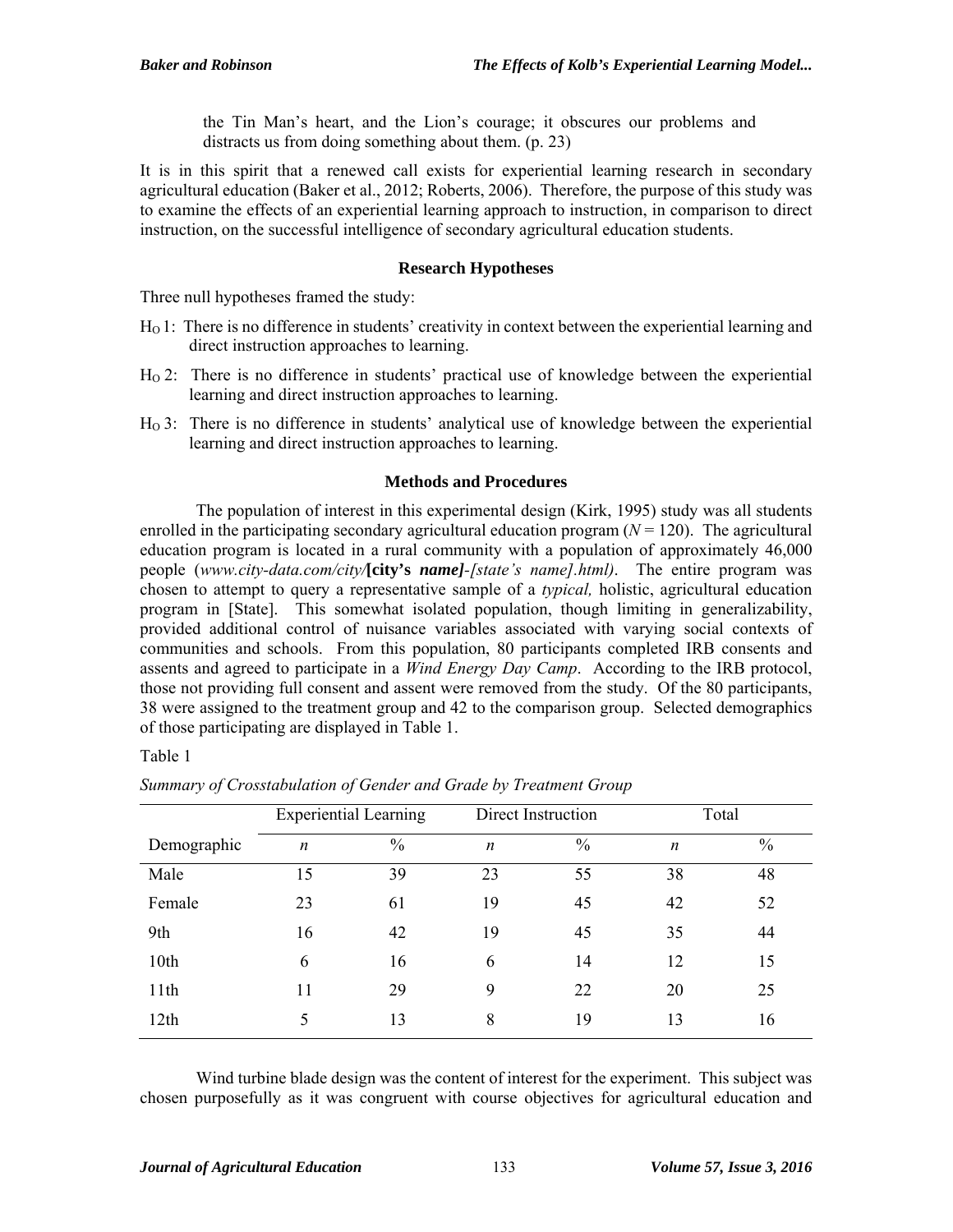included adequate science, technology, engineering, and math (STEM) concepts. The goal was to provide a full unit of instruction, which typically would be taught over the course of one week in an instructional setting, during a four-hour period to maintain the experimental control. Instruction was delivered in two different treatments – direct instruction and experiential learning designs. A summary of the treatment design is shared in Table 2.

## Table 2

| <b>Experiential Learning</b>                                                                                                                                                                                                                                                                                                                                                                                                                                                                                                                                                                                                                                                                                                                         | Direct Instruction                                                                                                                                                                                                                                                                                                                                                                                                                                                                                                                                                                                                                                                              |  |  |
|------------------------------------------------------------------------------------------------------------------------------------------------------------------------------------------------------------------------------------------------------------------------------------------------------------------------------------------------------------------------------------------------------------------------------------------------------------------------------------------------------------------------------------------------------------------------------------------------------------------------------------------------------------------------------------------------------------------------------------------------------|---------------------------------------------------------------------------------------------------------------------------------------------------------------------------------------------------------------------------------------------------------------------------------------------------------------------------------------------------------------------------------------------------------------------------------------------------------------------------------------------------------------------------------------------------------------------------------------------------------------------------------------------------------------------------------|--|--|
| <b>Instructional Approach</b>                                                                                                                                                                                                                                                                                                                                                                                                                                                                                                                                                                                                                                                                                                                        | <b>Instructional Approach</b>                                                                                                                                                                                                                                                                                                                                                                                                                                                                                                                                                                                                                                                   |  |  |
| Students interacted with six stations related to<br>key concepts of blade design where<br>instructors served as facilitators.<br>Students were asked to reflect on each station<br>using two questions: (a) What is happening?<br>(b) What does this teach you as you build<br>your own blade design? Instructors<br>facilitated this reflection and provided<br>content expertise.<br>Students utilized abstraction sheets to connect<br>their reflective observations to abstract<br>concepts outlined in the objectives.<br>Instructors served as content experts.<br>Students were allowed to experiment actively<br>with their own conclusions by building and<br>testing a number of blade designs.<br>Instructors served as evaluators<br>and | Students received three instructional sessions<br>targeting specific learning goals.<br>Instruction was based on a scripted lesson plan<br>focused on developing mastery of the<br>objectives put forth in the plan. This plan<br>included pre-planned discussion questions<br>and learning activities.<br>Instructors provided critical information<br>followed by a chance for students to<br>practice use of that knowledge in a large<br>group ( $N = -5$ ), smaller group ( $N = -2$ ), and<br>then individually.<br>Instructors provided immediate and constant<br>praise based on student performance.<br>KidWind® materials were used to demonstrate<br>key principles. |  |  |
| coaches.                                                                                                                                                                                                                                                                                                                                                                                                                                                                                                                                                                                                                                                                                                                                             |                                                                                                                                                                                                                                                                                                                                                                                                                                                                                                                                                                                                                                                                                 |  |  |

*Brief Overview of Instructional Plan for Two Conditions of Instruction* 

Weiss (2010) stated, "It may be important to randomize teachers to experimental conditions for reasons very similar to the reasons why researchers randomize students to experimental conditions" (p. 384). Based on this suggestion, eight non-researcher instructors were assigned randomly to the two experimental conditions so each condition had a lead instructor and three assistant instructors. Because both direct instruction and experiential learning instructional approaches require feedback, guidance, and support, it was determined four instructors would insure fidelity and potency of the treatment. Each participating instructor received professional development prior to the treatment including identical information related to the content of the lesson and specialized training related to the specific treatment approach.

# **Successful Intelligence Assessments**

The Analytical Wind Energy Assessment (AWEA), a criterion-referenced test based on the selected educational objectives of the blade design instructional unit, served as the main analytical assessment for the study. The assessment was created as a collaborative effort by the researchers and the KidWind® staff and consultants, experts in the field of wind energy engineering, and pedagogical experts in agricultural education. The purpose of the assessment was to capture students' ability to analyze, critique, judge, compare and contrast, evaluate, and assess concepts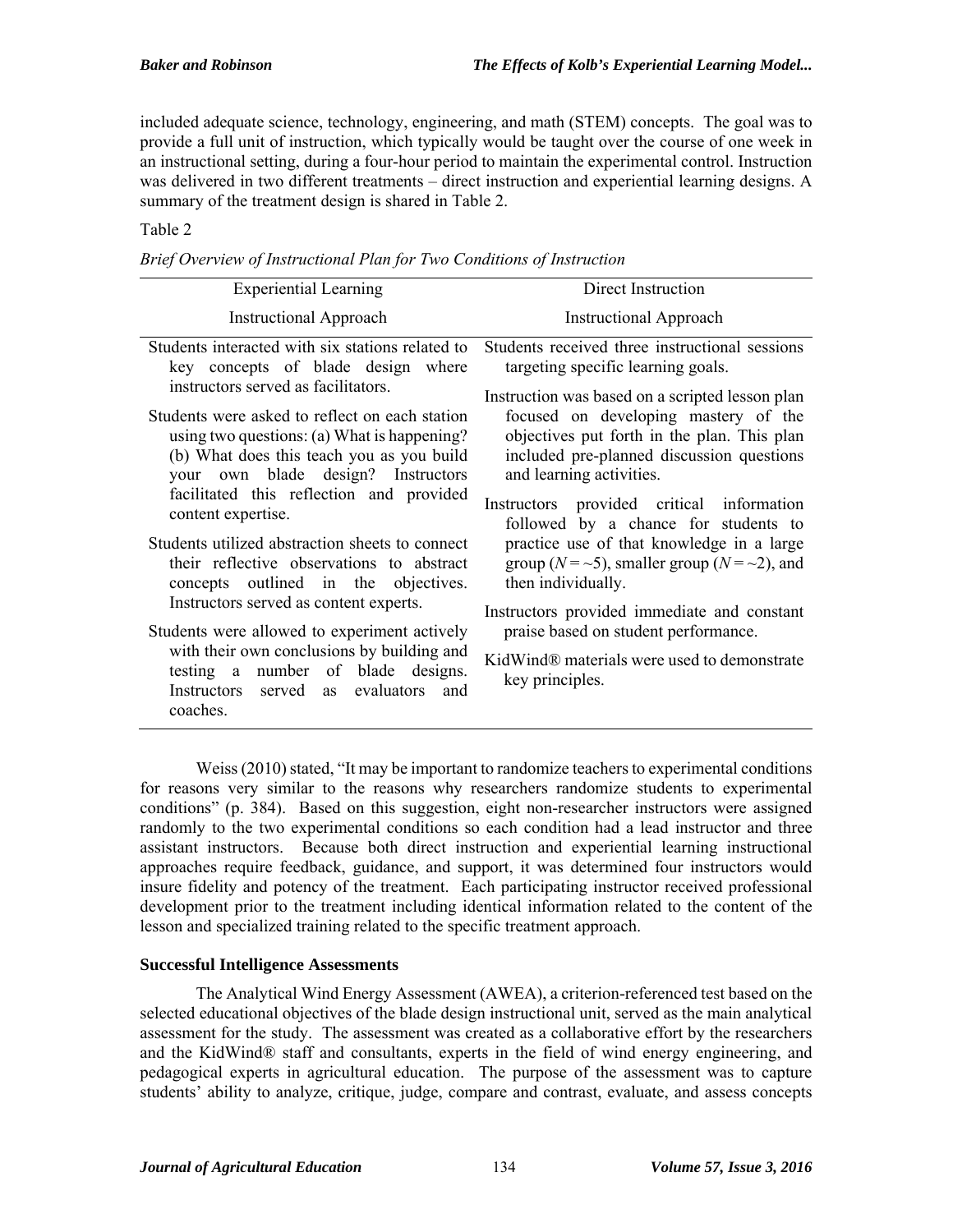related to the objectives of the lesson. The AWEA included 40 total questions, of which 30 were multiple-choice and ten were matching questions. Each question was noted as correct or incorrect leading to a range of possible scores of 0 to 40. Creswell (2008) suggested researchers should establish both face and content validity on instruments through the review of the assessment by a panel of experts. Experts from KidWind® assessed the AWEA for content validity, suggested changes, and approved the final set of 40 questions. Pedagogical experts assessed the AWEA for face validity and found it appropriate for secondary agricultural education students. In addition to issues of validity, reliability refers to the extent that the scores made by an individual remain nearly the same in repeated measurements (Ary, Jacobs, & Razavieh, 2002). Wiersma and Jurs (1990) suggested eight specific methods to increase the reliability of criterion-referenced examinations, including homogenous items, discriminating items, enough items, high quality copying and format, clear directions for the students, a controlled setting, motivating introduction, and clear directions for the scorer. Each of these suggestions were considered carefully and addressed fully in the development of the AWEA.

Although traditional reliability indices based on internal consistency are not relevant, it is an important indication of reliability in criterion-referenced exams (Kane, 1986; Lang, 1982; Popham & Husek, 1969; Wiersma & Jurs, 1990). The Kuder-Richardson 20 (*KR20*) formula (Cronbach, 1970), a test for internal consistency used commonly with criterion-referenced exams, was used to determine reliability of the AWEA. The two AWEA assessments included the same questions and answers. However, the order of questions and answers were altered. The AWEA produced reliability coefficients (*KR20*) for each AWEA, which were .82 for the pre-test and .90 for the post-test – both above the .50 standard (Kane, 1986).

Sternberg (2004) explained that practical knowledge requires students to apply, use, put into practice, implement, employ, and render practical what they know. The practical assessment used in this study was an authentic assessment that represented the most logical extension of the lesson – to design, build, and test wind blades using materials provided by the instructors. Each student was provided a universal hub and was asked to create a hub design intended to produce the most voltage possible in one hour using a common bank of materials. Each blade design was attached to a model tower containing a small generator, which was placed in front of a fan set at a constant speed. The voltage output was measured using a voltage meter reporting  $a \pm 0.5\%$ reliability. Voltage in this study ranged from .00 to 1.89. All variables, aside from the design of the blade, were held constant, and each voltage output was recorded.

Creativity, which is the ability to produce something that is both novel and useful (Sternberg, 1988), also was a variable of interest in the study. In this study, creativity was operationalized as how novel and useful the design of students' wind blades was perceived. Based on Guilford's (1950) proposal that creativity could be measured with a psychometric approach, Torrance (1974) developed the Torrance Tests of Creative Thinking (TTCT). This instrument employed a scoring system for fluency, flexibility, originality, and elaboration. Amabile (1996) explained the complex nature of creativity and explained in light of the many methods for measurement of creativity, it is important to, "specify which domains and elements of creativity are assessed with any particular test" (p. 26). Thus, originality was measured as the indicator of creativity. The TTCT (Torrance, 1974) operationalized creativity as statistical infrequency, which can be calculated and scored objectively.

The measurement of creativity followed Torrance's (1974) originality conventions. First, it was important to identify all the ways students could be divergent in their blade design. Students could alter their designs by changing the blade length, blade pitch, blade shape, number of blades, and materials used to make the blades. An additional category of *elaboration* was included for divergent design elements not comprised within the five categories, making a sixth element. Two pictures were taken of each blade design created by the participants, and were assessed on the six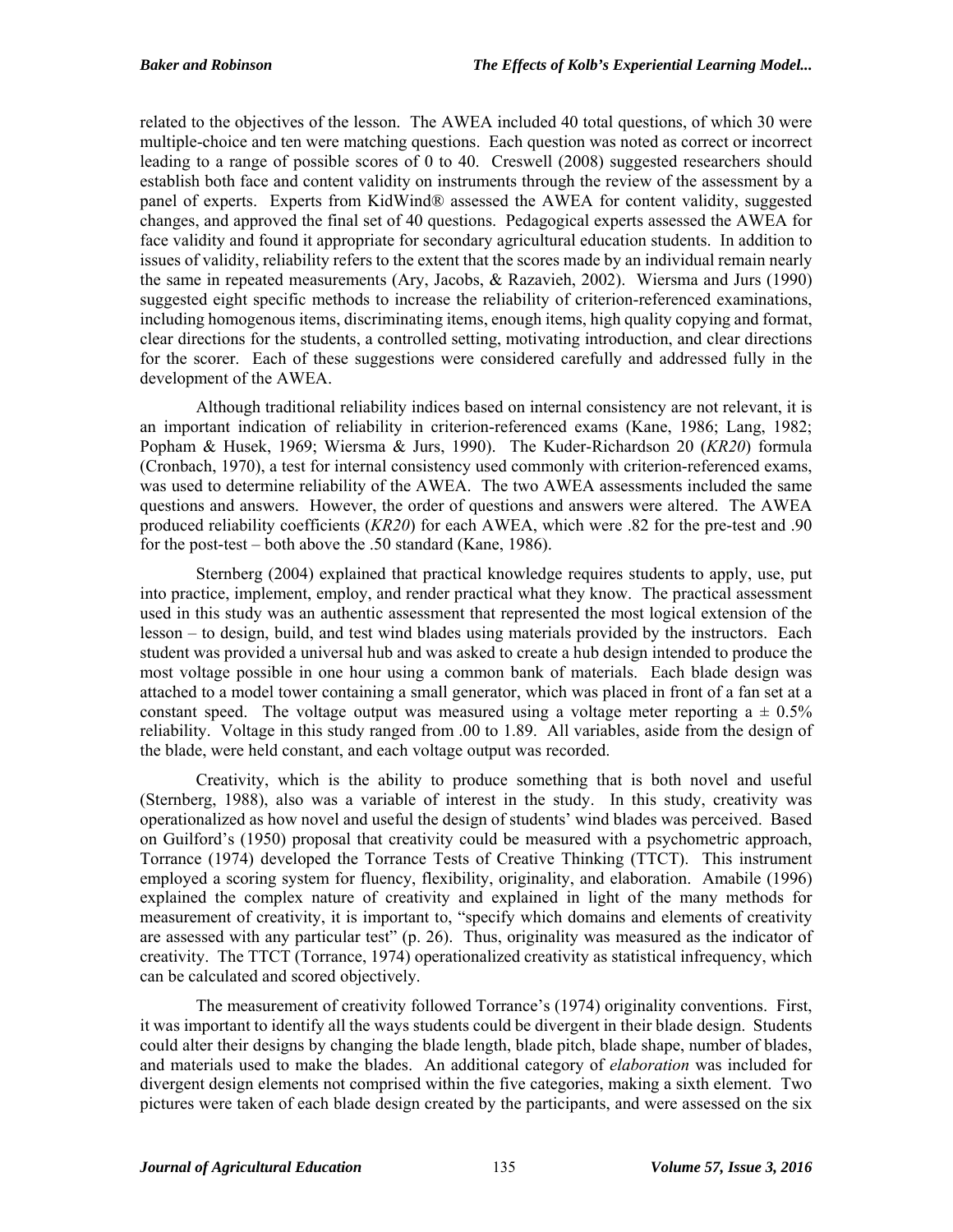divergent elements. The purpose of this assessment was to create a frequency of each design element choice, determine a percentage of designs sharing the choice, and create a divergent score for each blade design. Ultimately, a statistical scoring process was utilized to determine the level of divergence of each design ranging from 0 to 3. Each participant's design was scored on the six elements; those scores were added to achieve the overall creativity score utilized in the analysis could range from 0 to 18.

## **Analysis of Data and Potential Threats to Validity**

All data were analyzed using Statistical Package for Social Sciences (SPSS<sup>©</sup>) version 20. Using histograms and  $P - P$  plots, as suggested by Field (2009), all dependent variables were distributed normally prior to analysis. Consistent with conventions of experimental design (Kirk, 1995), three null hypotheses were established with an alpha level of .05 determined *a priori*. A multivariate analysis of variance (MANOVA), followed by separate analysis of variance (ANOVA) and discriminant analysis, was used in the analysis (Stevens, 2009). Partial eta squared is the reported effect measure in this study. Cohen (1977) characterized  $\eta_p^2 = .01$  as a small effect size,  $\eta_p^2$  = .06 as a medium effect size, and  $\eta_p^2$  = .14 as a large effect size. These standards were utilized in the analysis of practical effect for multivariate analyses. Campbell and Stanley (1966) identified four categories of threats: (a) statistical conclusion validity, (b) internal validity, (c) construct validity of causes and effects, and (d) external validity. Steps were taken to mitigate each of these threats. Each of the assumptions required when utilizing MANOVA were tenable as each observation was collected independently, data were distributed normally, and Levene's test for the equality of error variances yielded *p* values less than .05.

# **Findings**

Experiential learning mean scores (with standard deviations in parentheses) for creativity, practical, and analytical measures by treatment are reported in Table 3.

## Table 3

| Treatment                    | $C$ reativity <sup>a</sup> | Practical <sup>b</sup> | Analytical <sup>c</sup> |  |
|------------------------------|----------------------------|------------------------|-------------------------|--|
|                              | $M$ (SD)                   | $M$ (SD)               | (SD)                    |  |
| <b>Experiential Learning</b> | 6.24(3.28)                 | .79(.44)               | 24.55 (8.40)            |  |
| Direct Instruction           | 3.74(2.20)                 | .41(0.29)              | 29.10(6.76)             |  |

# *Summary of Mean Scores for Successful Intelligence Measures by Treatment*

<sup>a</sup> Creativity scores range from 0 to 18. <sup>b</sup> Practical scores are true voltage measures. <sup>c</sup> Analytical scores range from 0 to 40.

An omnibus multivariate analysis of variance was utilized to address each of the three research questions. Wilk's statistics yielded a statistically significant difference between students' successful intelligence measures involved in the two treatment conditions,  $\Lambda = .64$ ,  $F(3,76) = 14.10$ ,  $p = 0.00$ . It is important to note that Wilk's lambda is an index of how variability in the dependent variables is attributable to regression, and thus, is inherently a measure of effect size (Stevens, 2009). In this case, 36% of the variance was accounted for by the dependent variables.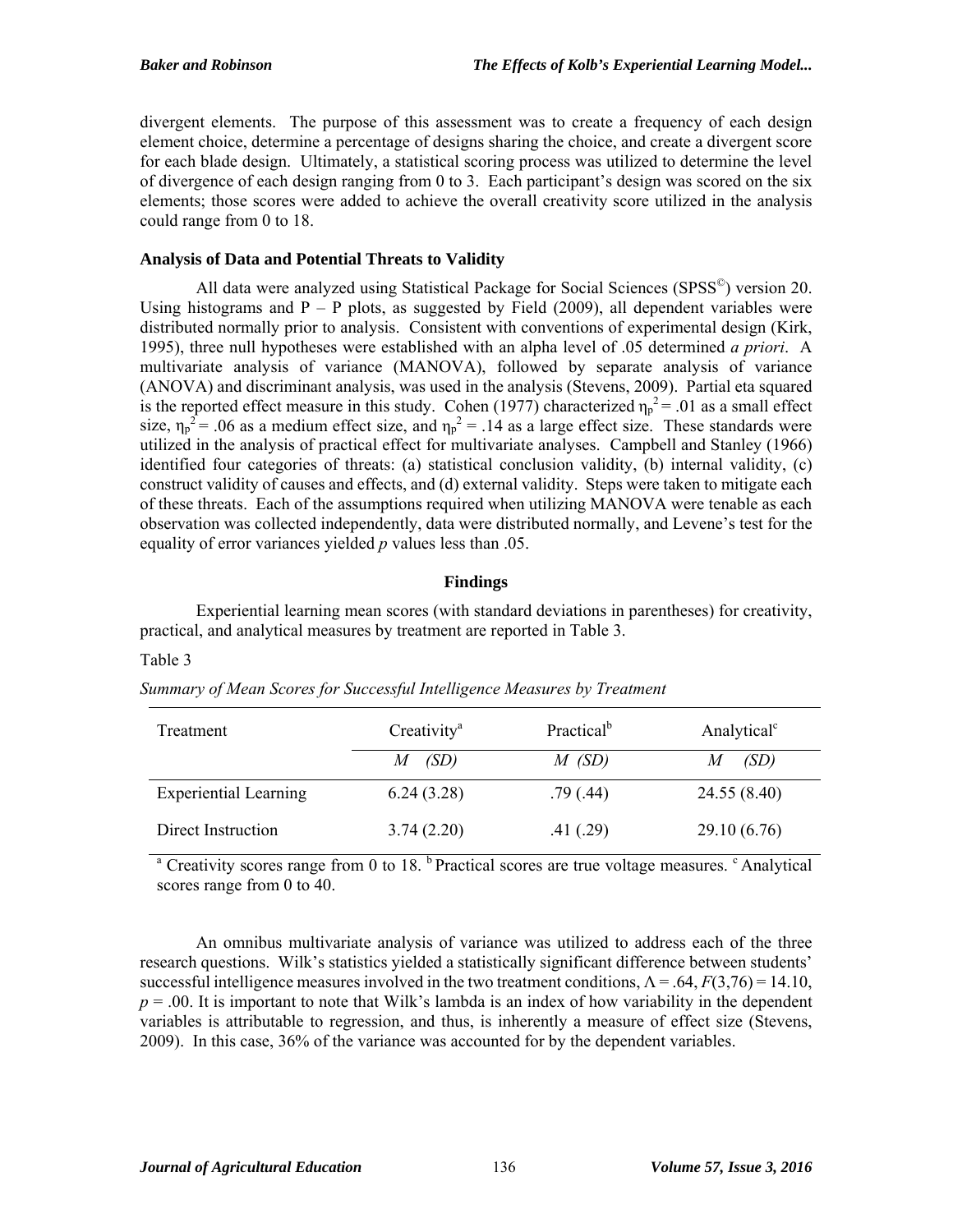Once statistically significant differences were found, post-hoc procedures were utilized to explore the nature of the differences. Field (2009) recommended following any multivariate analysis of variance with both univariate tests and discriminant analysis to understand fully the nature of the differences. Discriminant analysis further deconstructs the total between associations into additive pieces and produces a structure matrix that purports uncorrelated linear combinations of the dependent variables (Stevens, 2009). Table 2 presents a summary of the two post-omnibus procedures, including univariate analysis of variance for each dependent variable and the discriminant analysis. There was a significant statistical and large practical effect of experiential learning on levels of creativity,  $F(1,78) = 16.17$ ,  $p = .00$ ,  $\eta_p^2 = .17$ ; thus the first null hypothesis was rejected. There also was a significant statistical and large practical effect of experiential learning on practical skills,  $F(1,78) = 21.97$ ,  $p = .00$ ,  $\eta_p^2 = .22$ . Therefore, the second null hypothesis also was rejected. No statistically significant difference was found between experiential learning and direct instruction in analytical performance,  $F(1,78) = 3.705$ ,  $p = .06$ ,  $\eta_p^2 = .05$ . As such, the third null hypothesis failed to be rejected.

The discriminant analysis revealed one statistically significant discriminant function,  $\Lambda$  = .64,  $\chi^2(4) = 33.85$ ,  $p = .00$ , canonical  $R^2 = .60$ , as expected with two treatment conditions. The discriminant function revealed creativity ( $r = .61$ ) and practical skills ( $r = .71$ ) loaded positively on the function while analytical skills  $(r = -.30)$  loaded negatively on the function (see Table 2). This analysis of the structure matrix further confirmed creativity and practical skills discriminated experiential learning from direct instruction, and analytical skills defined the direct instruction approach.

## Table 2

| Variable   | F     | p   | Standardized Canonical<br><b>Discriminant Function</b><br>Coefficients | <b>Structure Matrix</b> |
|------------|-------|-----|------------------------------------------------------------------------|-------------------------|
| Creativity | 16.17 | .00 | .52                                                                    | .61                     |
| Practical  | 2197  | .00 | .81                                                                    | .71                     |
| Analytical | 3.71  | .06 | $-.36$                                                                 | $-.30$                  |

*Summary of Analysis of Variance and Discriminant Analysis, Including Creative, Practical, and Analytical Measures* 

## **Conclusions and Implications**

#### **Conclusion 1: Students who were taught experientially had higher creativity scores when compared to those who were taught through direct instruction.**

The findings of this study confirm Kolb's assertions that a lack of balance can lead to poor creative integration. In this study, students taught through experiential learning increased their creativity scores by almost three full points. Although the analytical scores were lower for the experiential group than the direct instruction group, the creativity scores were statistically significantly better. This finding, coupled with Kolb's (1984) discussion, begs the question, "Are we aware of the unintended consequences of accountability through high stakes testing?"

Amabile (1996) explained the importance of social and environmental factors affecting creativity, and noted the importance of "openness" in classrooms (p. 206). Openness is defined as "less an approach or method than a set of shared attitudes and convictions about the nature of childhood, learning, and schooling" (Silberman, 1970, p. 208). This open style is viewed frequently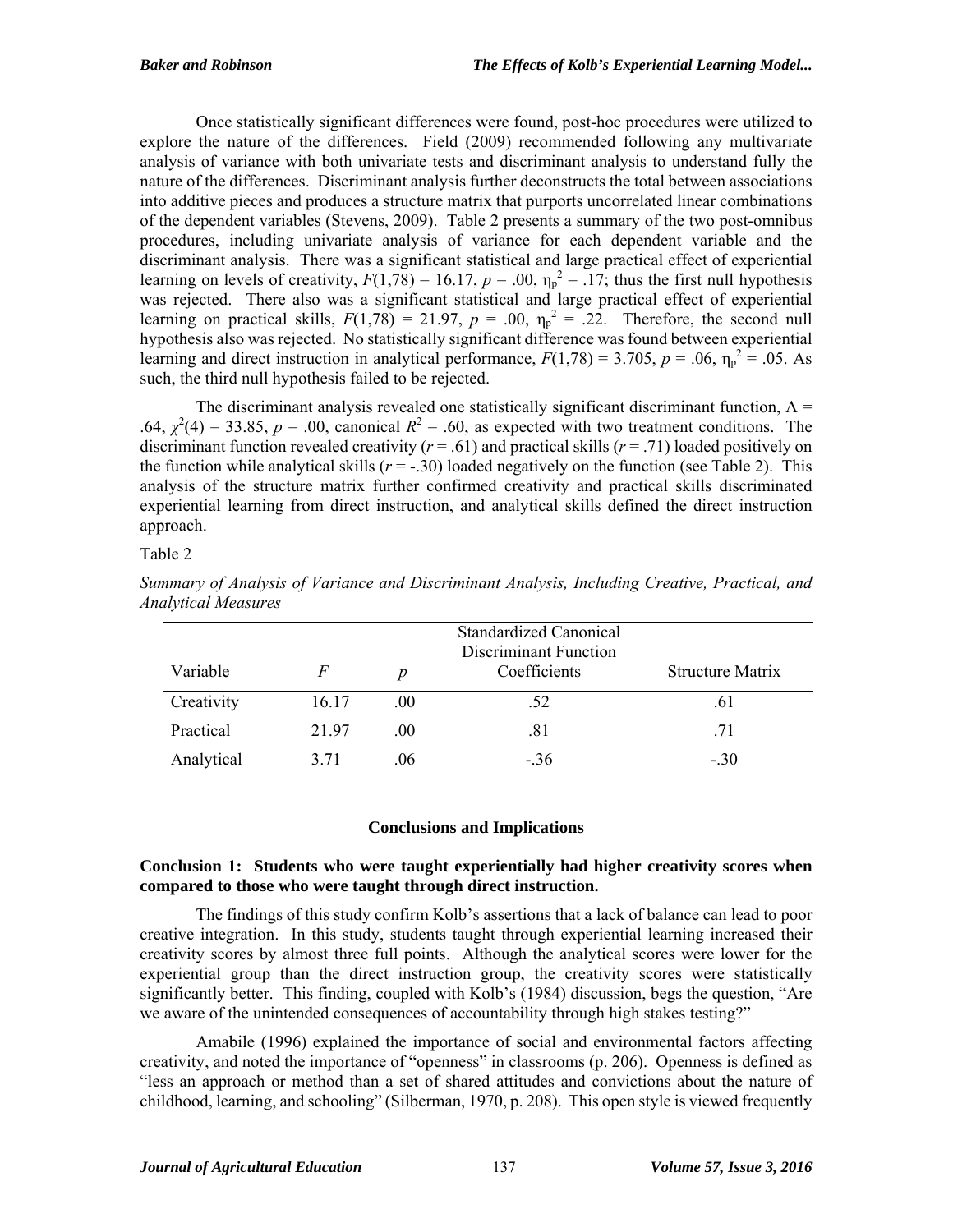as "a style of teaching involving flexibility of space, student choice of activity, richness of learning materials, integration of curriculum areas, and more individual or small-group than large-group instruction" (Horwitz, 1979, pp. 72-73). Horwitz (1979) reviewed 33 studies examining this open philosophy and practice and found all noted statistically significant gains in student creativity. Perhaps this open style is connected to Kolb's (1984) concept of high integration, growth, and creativity. The description of an open style is congruent with the practice of secondary agricultural classrooms in [State] and across the nation. The experiential treatment in this study fits this description of openness, while the direct instruction treatment was extremely scripted and orderly. This study would make the 34th in Horwitz's (1979) review of literature confirming the positive relationship of openness and creativity.

Could it be the *unstructured* nature of agricultural education classrooms that is criticized most often by administrators and state leaders is actually the most beneficial element of the program? So often educators, researchers, and stakeholders share there is *something* that is developed within agricultural education students that cannot be measured. Possibly, it cannot be measured because the measurements used are too narrowly focused on academic performance. This study confirmed one of the *somethings* produced from experiential approaches to learning is the ability to operate creatively at high levels of integration. Though agricultural education is under direct pressure to become more academic, careful attention should be given to the development of a holistic and balanced approach to learning to avoid the potential unintended consequences of decreased creativity.

## **Conclusion 2: Students who were taught experientially had higher practical scores when compared to those who were taught through direct instruction.**

The findings of this study provide evidence that an experiential approach to learning, as compared to that of direct instruction, yields greater practical use of knowledge taught. Other researchers demonstrated similar conclusions in both liberal education and agricultural education (Eyler & Halteman, 1981; Randell, Arrington, & Cheek, 1993). Dewey (1938) spoke to the importance of practical applications of concepts learned in school. This sentiment sits at the heart of the call for educational transformation producing graduates who are more prepared to handle the real-life problems faced in the workplace (Van Driel et al., 2001).

In agricultural education, this conclusion holds important implications for the dual-purpose role of the program (Roberts & Ball, 2009). Though no longer called vocational, agricultural education has an important role in developing practical career skills as a part of the career and technical education arm of public education. Roberts and Ball (2009) explained the curriculum should be driven partly by the needs of the agricultural industry – practical needs. Is it possible agricultural education has become conditioned to brush off any notion of vocational education, and inadvertently *thrown out the baby with the bathwater*? Should the purpose of education be to prepare students for successful vocational pursuits – agricultural or otherwise? One theme continues to arise – a balanced approach to instruction provides the well-rounded education of students (Kolb, 1984).

## **Conclusion 3: Students who were taught experientially had similar analytical scores when compared to those who were taught through direct instruction.**

Although ocular differences existed, they were not statistically significant. Therefore, this conclusion aligned with research by Specht and Sandlin (1991), which found students in an experiential learning course scored no differently, statistically, than those who participated in a lecture-based format directly following the course. In contrast, literature in agricultural education (Cheek et al., 1994) found a statistically significant and positive correlation between student involvement in SAE projects, often noted as the experiential component, and achievement on the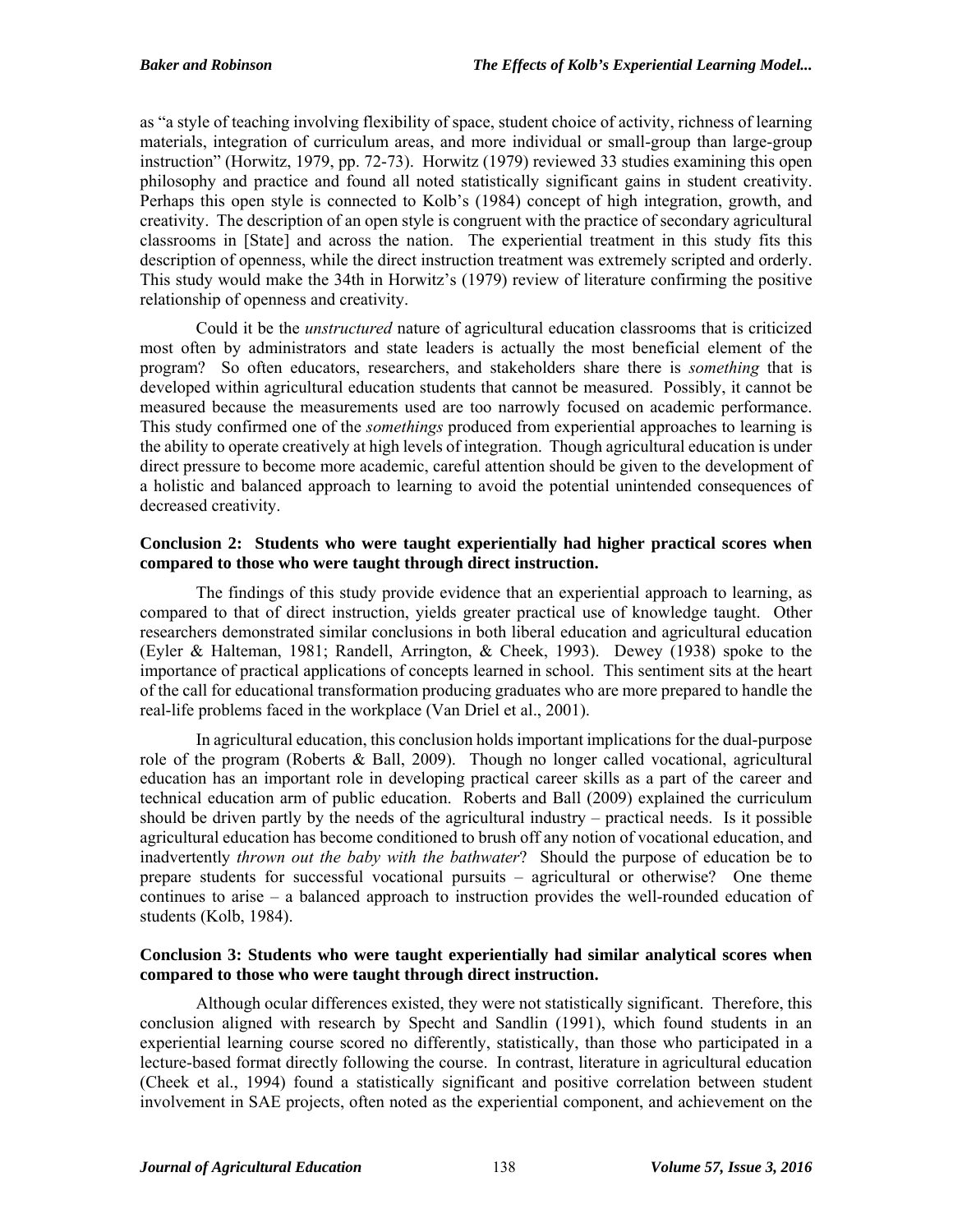agricultural class content examination. Roberts (2006) explained the importance of naming the context of a learning experience to understand better the effects and procedures employed. This difference in educational context could be the cause of the conflicting results. The Specht and Sandlin (1991) study was conducted over one full semester, where internalization was sought, the setting was more formal, and the level of knowledge was more abstract in nature. This study was conducted as a one-day, clinical, experiment that focused on both concrete and abstract levels of knowledge, was more student-led, and sought internalization as an outcome. Under Kolb's (1984) premise that all learning is experiential, it may be too broad to only investigate *if* experiential learning is effective in developing successful intelligence. Additional research may be required to extend further into how different *types* of experiences affect students' successful intelligence.

## **Recommendations for Practice**

Although the study found experiential learning improves students' creative and practical skills effectively, and while direct instruction delivered analytical knowledge more effectively, a blended approach is recommended. As shared by Kolb (1984), the goal is a balanced development of all four learning modes. Agricultural educators should utilize Kolb's (1984) ELT as a framework for designing instruction so experiential learning is not a mere notion, but a learning approach requiring careful planning and execution.

Secondary school systems should embrace both highly directive and experiential components of the school curriculum, as this combination produces successful student intelligence most effectively. An attempt to homogenize course and program offerings reduces the opportunities for students to develop cognitive complexity in all four modes. Methods of assessment should be expanded. Traditional knowledge-based examinations measure only a portion of the elements key to successful intelligence. The products of teaching methods like experiential learning will not be captured with this traditional testing technique.

Further, based on the findings of this study, the following recommendations were presented for consideration by post-secondary teacher educators in agricultural education:

Operationalize experiential learning into a teaching framework. Experiential learning is often well defined, but knowing how to deliver instruction in this manner pedagogically, is not addressed adequately. Aspiring agricultural educators must understand how to utilize various teaching methods to guide students through each of the four modes of learning to achieve the results noted in this study. This training should include the development of educators' ability to serve in the facilitator, expert, evaluator, and coaching roles effectively.

Curriculum design should be reconsidered to fit experiential approaches to learning. The vast majority of curriculum resources available to teachers today utilize a direct instruction approach to teaching, which is shown in this study to be inadequate as a stand-alone method. If agricultural education continues to prescribe to experiential learning, instructional support and materials for the myriad of experiences available to secondary agricultural education students must be provided to ensure all four modes of learning are addressed. As Dewey (1938) indicated, experience alone does not constitute learning. Experiences must be planned purposefully by the instructor, be of high quality, and lead to learning to be considered experiential *learning.* In agricultural education, *doing* does not necessarily constitute *learning*.

## **Recommendations for Research**

A number of additional research questions arose as a product of this study. Future research should determine the effect of experiential learning, as operationalized in this study, over a longer period of time in the traditional classroom setting at the secondary level. Specifically, what do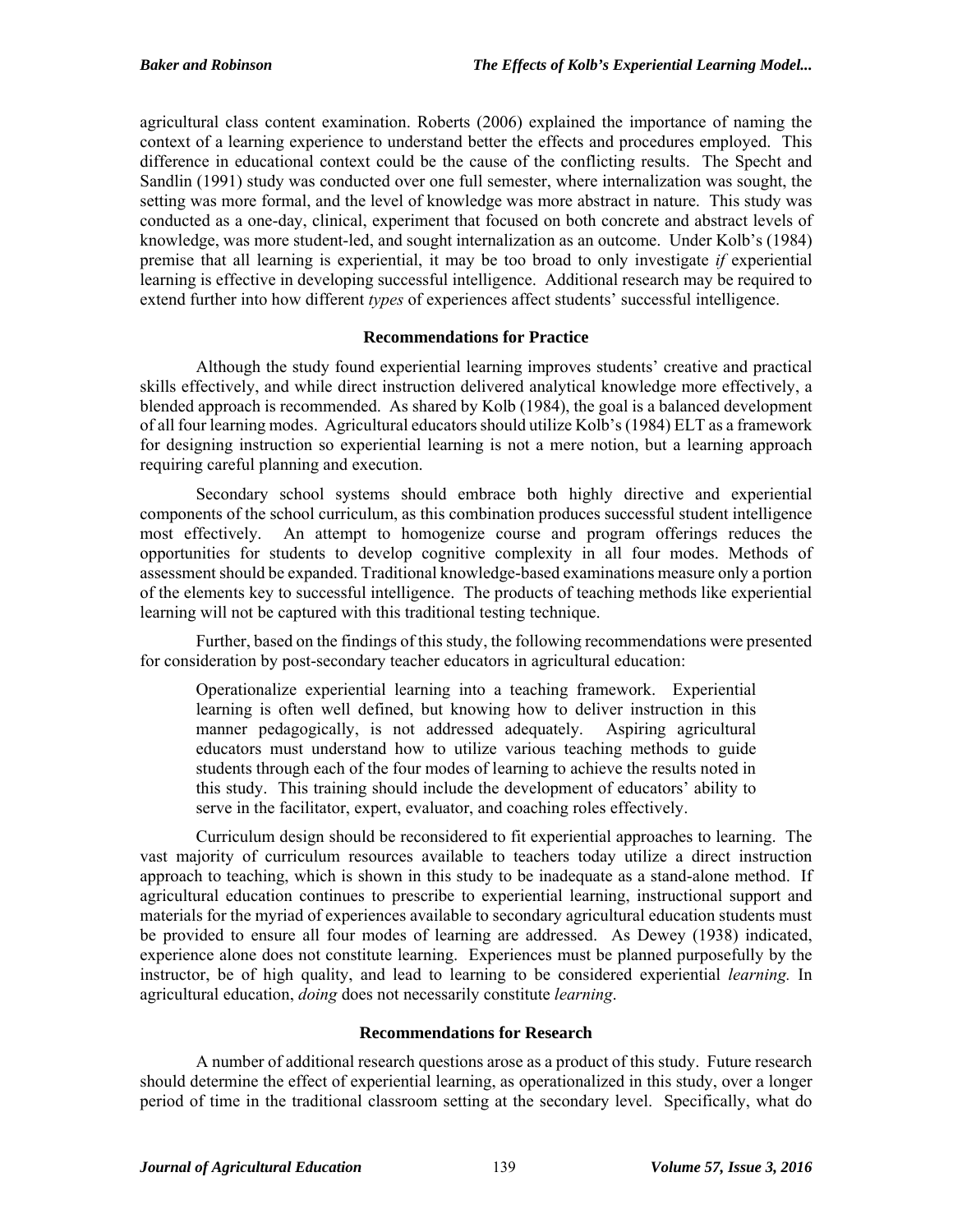secondary agricultural education teachers perceive about the use of experiential learning over an extended time? How impactful is it in developing the successful intelligence of students? Future research should assess these questions. Also, studies should determine the effect of a blended approach to learning including both direct instruction and experiential learning techniques. In addition, determining how student motivation for the content is affected by either direct instruction or experientially based instruction should be explored. Finally, future research should assess how students' learning styles affect their learning outcomes when exposed to various teaching methods.

#### **Discussion**

Throughout the study, the preferred learning approach has been treated as a *this or that* proposal. In reality, the best approach for student learning might be a *both* approach. Sternberg (2002), in an article called *Raising the Achievement of All Students: Teaching for Successful Intelligence*, included an additional element of teaching for memory learning and explained, "teaching for memory is the foundation for all other teaching because students cannot think critically about what they know if they do not know anything" (Sternberg, 2002, p. 386). This study seems to conclude a blended approach of direct instruction and experiential learning is effective in delivering analytical knowledge, while creative and practical elements are taught best using an experiential learning approach. Agricultural education is uniquely positioned such that it has the capacity to provide both direct instruction and experiential approaches to learning, which, as indicated by this study, produce successful student intelligence.

## **References**

- Abdulwahed, M., & Nagy, Z. K. (2009). Applying Kolb's experiential learning cycle for laboratory education. *Journal of Engineering Education, 98*(3), 283–294. Retrieved from http://search.proquest.com/docview/217954663?accountid=4117.
- Adams, G. L., & Engelmann, S. (1996). *Research on direct instruction: 25 years beyond DISTAR*. Seattle, WA: Educational Achievement Systems.
- Amabile, T. M. (1996). *Creativity in context.* Boulder, CO: Westview.
- Anyadoh, E. B., & Barrick, R. K. (1990). *Relationship between selected teacher program and student characteristics and student scores on their supervised occupational experience program in Ohio.* (Report No. CE 055 845). Columbus, OH: The Ohio State University, Department of Agricultural Education (ERIC Document Reproduction Service No. ED 324 411).
- Ary, D., Jacobs, L. C., & Razavieh, A. (2002). *Introduction to research in education* (6th ed.). Belmont, CA: Wadsworth/Thomson Learning.
- Baker, M. A., Robinson, J. S., & Kolb, D. H. (2012). Aligning Kolb's experiential learning theory with a comprehensive agricultural education model. *Journal of Agricultural Education, 53*(4), 1–13. doi:10.5032/jae.2012.04001
- Becker, W. C. (1992). Direct instruction: A twenty-year review. In R. P. West & L. A. Hamerlynck (Eds.), *Designs for excellence in education: The legacy of B. F. Skinner* (pp. 71-112). Longmont, CO: Sopris West.
- Begeny, J. C., & Martens, B. K., (2006). Assessing pre-service teachers' training in empiricallyvalidated behavioral instruction practices. *School Psychology Quarterly, 21*(3), 262–285. doi:10.1521/scpq.2006.21.3.262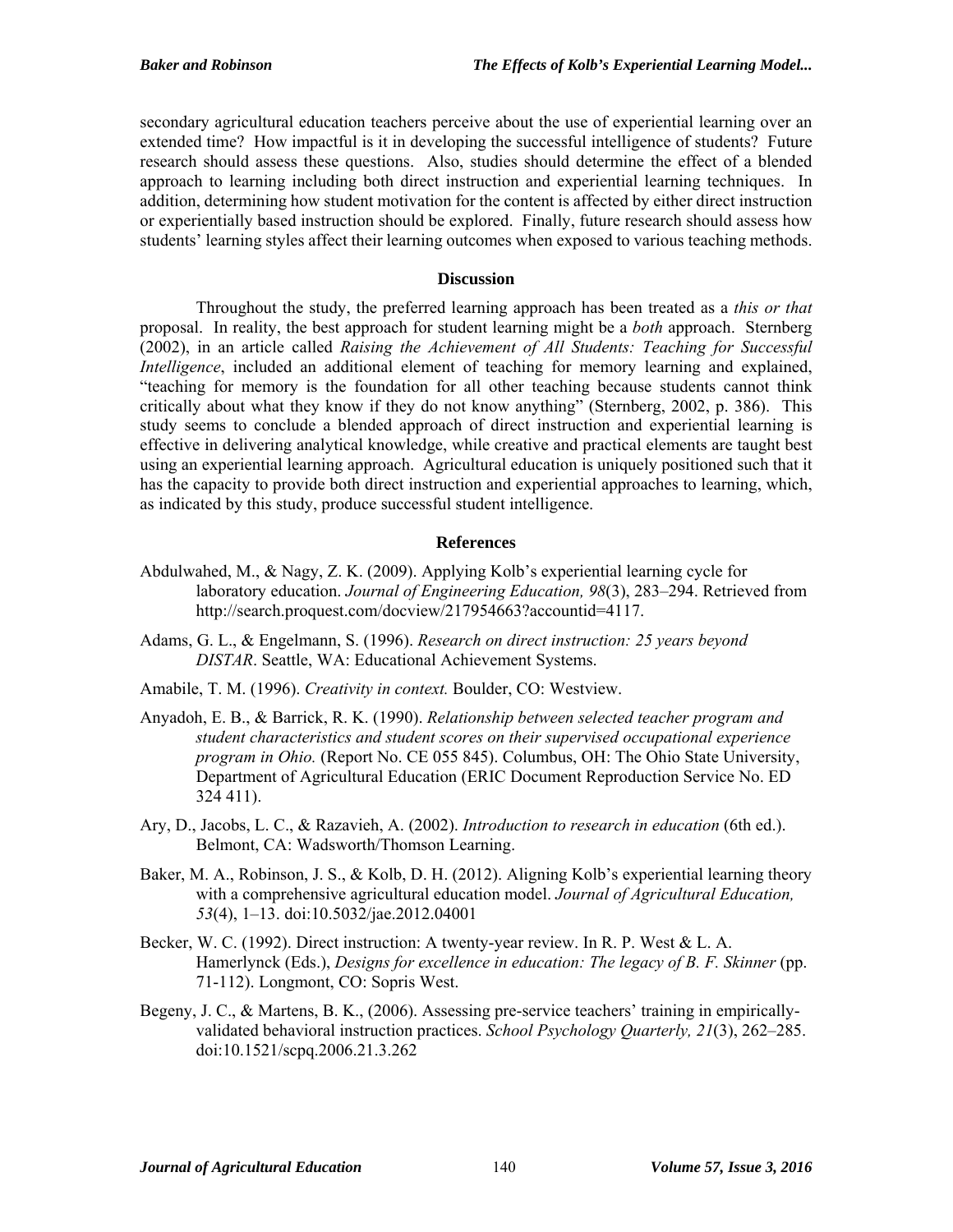- Bock, G., Stebbins, L., & Proper, E. (1977). *Education as experimentation: A planned variation model (Volume IV-A & B). Effects of follow through models.* Washington, DC: Abt Associates.
- Campbell, D. T., & Stanley, J. C. (1966). *Experimental and quasi-experimental designs for research.* Chicago, IL: Rand McNally.
- Cavanagh, S. (2004). Students ill-prepared for college, ACT warns. *Education Week, 24*(8), 5.
- Cheek, J. G., Arrington, L. R., Carter, S., & Randall, R. S. (1994). Relationship of supervised agricultural experience program participation and student achievement in agriculture. *Journal of Agricultural Education, 35*(2), 1–5. doi:10.5032/jae.1994.02001
- Cheek, J. G., & McGhee, M. (1985). Assessment of competencies possessed by students enrolled in applied principles of agribusiness and natural resource education. *The Journal of the American Association of Teacher Educators in Agriculture, 26*(4), 55–65. doi:10.5032/jaatea.1985.04055
- Cohen, J. (1977). *Statistical power analysis for the behavioral sciences.* New York, NY: Academic Press.
- Cohen, J., & Kinsey, D. F. (1994). 'Doing good' and scholarship: A service-learning study. *The Journalism Educator, 48*(4), 4. Retrieved from http://search.proquest.com/docview/215295656?accountid=4117
- Cresswell, J. W. (2008). *Educational research: Planning, conducting, and evaluating quantitative and qualitative research.* Boston, MA: Pearson Education, Inc.
- Cronbach, L. J. (1970). *Essentials of psychological testing* (3rd ed.). New York, NY: Harper & Row.
- Dewey, J. (1916). *Democracy and education.* Courier Corporation, 2004.
- Dewey, J. (1934). *Art as experience.* New York, NY: Capricorn Books.
- Dewey, J. (1938). *Education and experience*. New York, NY: Simon and Schuster.
- Dewey, J. (1958). *Experience and nature*. New York, NY: Dover Publications, Inc.
- Eyler, J. (2009). The power of experiential education. *Liberal Education, 95*(4), 24–31. Retrieved from http://search.proquest.com/docview/209817016?accountid=4117
- Eyler, J., & Giles Jr., D. E. (1999). *Where's the learning in service learning?* San Francisco, CA: Jossey-Bass.
- Eyler, J., & Halteman, B. (1981). Socialization for political participation: The impact of legislative internship on students' political skillfulness and sophistication. *Teaching Political Science, 9*(1), 27–34. doi:10.1080/00922013.1981.10745031
- Ewert, A., & Sibthorp, J. (2009). Creating outcomes through experiential education: The challenge of confounding variables. *The Journal of Experiential Education, 31*(3), 376- 389. Retrieved from http://search.proquest.com/docview/274969892?accountid=4117
- Field, A. (2009). *Discovering statistics using SPSS (3rd ed.).* Thousand Oaks, CA: Sage Publications, Inc.
- Freire, P. (1974). *Pedagogy of the oppressed*. New York, NY: Continuum.
- Furgeson, R. (2004). *Crisis at the core: Preparing all students for college and work*. Prepared for ACT, information for life's transitions. Retrieved from ERIC # ED493181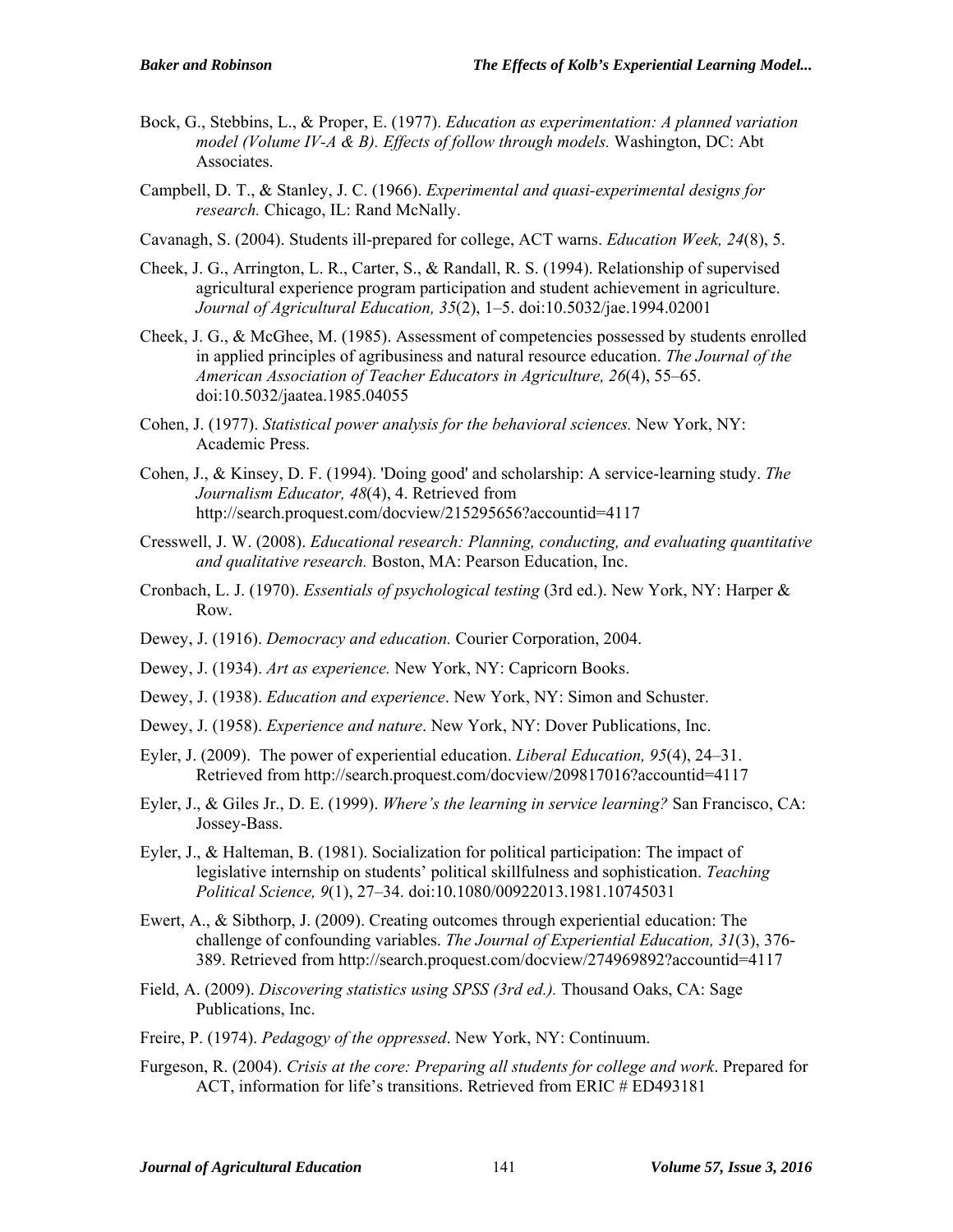- Gass, M. A. (2005). Comprehending the value structures influencing significance and power behind experiential education research. *The Journal of Experiential Education, 27*(3), 286-296. Retrieved from http://search.proquest.com/docview/274928220?accountid=4117
- Gersten, R., Carnine, D., & White, W. A. T. (1984). The pursuit of clarity: Direct instruction and applied behavior analysis. In W. L. Heward, T. E. Heron, D. S. Hill, & J. Trap-Porter, *Focus on behavior analysis in education* (pp. 38–57). Columbus, OH: Merrill.
- Guilford, J. P. (1950). Creativity. *American Psychologist, 5*, 444–454.
- Henderson, K. A. (2004). Opening address SEER 2003: Got research in experiential education? theory and evidence. *The Journal of Experiential Education, 26*(3), 184-189. Retrieved from http://search.proquest.com/docview/275035400?accountid=4117
- Horwitz, R. A. (1979). Psychological effects of the open classroom. *Review of Educational Research, 49*, 71–85. Retrieved from http://rer.sagepub.com/content/49/1/71.full.pdf
- Itin, C. M. (1999). Reasserting the philosophy of agricultural education as a vehicle for change in the 21st century. *Journal of Experiential Education, 22*(2), 91–98. Retrieved from http://search.proquest.com/docview/275022811?accountid=4117
- James, W. (1890). *The principles of psychology: Volumes I and II.* New York, NY: Holt, Rinehart, and Winston.
- Joyce, B., & Weil, M. (2000). *Models of teaching* (6th ed.). Boston, MA: Allyn and Bacon.
- Jung, C. (1960). *The structure and dynamics of the psyche*. New York, NY: Bollingen Foundation.
- Jung, C. (1977). *Psychological types.* R.F.C. Hull, trans., Collected Works of C.G. Jung, Vol. 6. Bollingen Series XX, Princeton University Press, pp. 12–13, 28, 68.
- Kane, M. T. (1986). The role of reliability in criterion-referenced tests. *Journal of Educational Measurement, 23(3),* 221–224. Retrieved from http://www.jstor.org/stable/pdf/1434609.pdf?acceptTC=true
- Kendrick Jr, J. R. (1996). Outcomes of Service-Learning in an Introduction to Sociology Course. *Michigan Journal of Community Service Learning*, *3*, 72-81.
- Kirk, R. E. (1995). *Experimental design: Procedures for the behavioral sciences* (3rd ed.)*.* Pacific Grove, CA: Brooks/Cole Publishing Company.
- Kirschner, P. A., Sweller, J., & Clark, R. E. (2006). Why minimal guidance during instruction does not work: An analysis of the failure of constructivist, discovery, problem-based, experiential, and inquiry-based teaching. *Educational Psychologist*, *41*(2), 75–86. doi:10.1207/s15326985ep4102\_1
- Knobloch, N. A. (2003). Is experiential learning authentic? *Journal of Agricultural Education, 44*(4), 22–34. doi:10.5032/jae.2003.04022
- Kolb, D. A. (1984). *Experiential learning: Experience as the source of learning and development.*  Upper Saddle River, NJ: Prentice Hall.
- Kotrlik, J. W., Parton, G., & Leile, M. (1986). Factors associated with knowledge level attained by vocational agriculture II students. *The Journal of the American Association of Teacher Educators in Agriculture, 27*(2), 34–39. doi:10.5032/jaatea.1986.02034
- Lang, H. (1982). Criterion-referenced tests in science: An investigation of reliability, validity, and standards-setting. *Journal of Research in Science Teaching, 19(8),* 665–674.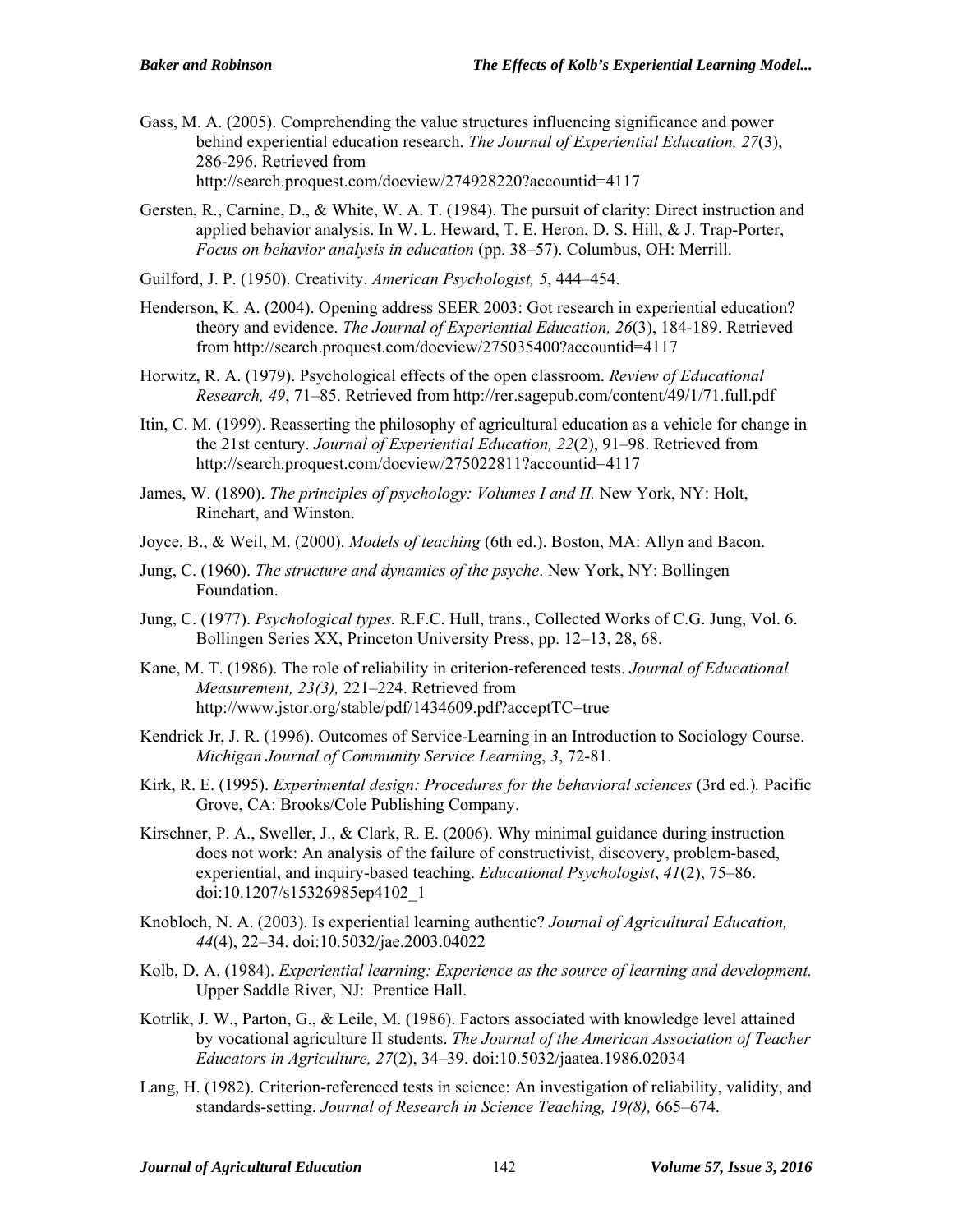doi:10.1002/tea.3660190806

Lewin, K. (1951). *Field theory in social sciences.* New York, NY: Harper & Row.

- Markus, G. B., Howard, J. P., & King, D. C. (1993). Notes: Integrating community service and classroom instruction enhances learning: Results from an experiment. *Educational Evaluation and Policy Analysis*, *15*(4), 410–419. doi:10.2307/1164538
- Moore, D. T. (1999). Behind the wizard's curtain: A challenge to the true believer. *NSEE Quarterly, 25*(1), 1, 23–27.
- Moore, D. W. (2007). Direct instruction: Targeted strategies for student success. *National Geographic.* Retrieved from http://insideng.com/fprofdev/guides/Moore\_Instruction.pdf
- National Center for Educational Statistics (NCES). (2011). *Highlights from PISA 2009: Performance of U.S. 15-year-old students in reading, mathematics, and science literacy in an international context*. (NCES 2011-004) Retrieved from http://nces.ed.gov/pubsearch/pubsinfo.asp?pubid=2011004
- Osborne, R.E., Hammerich, S., & Hensley, C. (1998). Student effects of service-learning: Tracking change across a semester. *Michigan Journal of Community Service Learning, 5,*  5-13.
- Pearson, P. D., & Gallagher, M. (1983). The instruction of reading comprehension. *Contemporary Educational Psychology, 8*, 317–344.doi:10.1016/0361-476X(83)90019-X
- Phipps, L. J, Osborne, E. W., Dyer, J. E., & Ball, A. (2008). *Theoretical foundations of effective teaching: Handbook on agricultural education in public schools (6th ed.)*. Clifton Park, NY: Thomson Delmar Learning.
- Popham, W. J., & Husek, T. R. (1969). Implications of criterion-referenced measurement. *Journal of Educational Measurement, 6*(1)*,* 1–9. Retrieved from http://www.jstor.org/stable/1433917?seq=1#page\_scan\_tab\_contents
- President's Council of Advisors on Science and Technology (US). (2010). *Prepare and inspire: K-12 education in science, technology, engineering, and math (STEM) for America's future: Executive report*. Executive Office of the President, President's Council of Advisors on Science and Technology.
- Randell, R. S., Arrington, L. R., & Cheek, J. G. (1993). The relationship of supervised agricultural experience program participation and student achievement in practical skills in agricultural science. *Journal of Agricultural Education*, *34*(1), 26–32. doi:10.5032/jae.1993.01026
- Resnick, L. B. (Dec., 1987). The 1987 presidential address: Learning in school and out. *Educational Researcher, 16*(9), 13–20. doi:10.3102/0013189X016009013
- Roberts, J. W. (2012). *Beyond learning by doing: Theoretical currents in experiential education.*  New York, NY: Routledge.
- Roberts, T. G. (2006). A philosophical examination of experiential learning theory for agricultural educators. *Journal of Agricultural Education, 47*(1), 17–29. doi:10.5032/jae.2006.01017
- Roberts, T. G., & Ball, A. L. (2009). Secondary agricultural science as content and context for teaching. *Journal of Agricultural Education, 50*(1), 81–91. doi:10.5032/jae.2009.01081
- Rogers, C. (1961). *On becoming a person.* Boston, MA: Houghton Mifflin.

Rosenshine, B., & Meister, C. (1992). The use of scaffolds for teaching higher-level cognitive